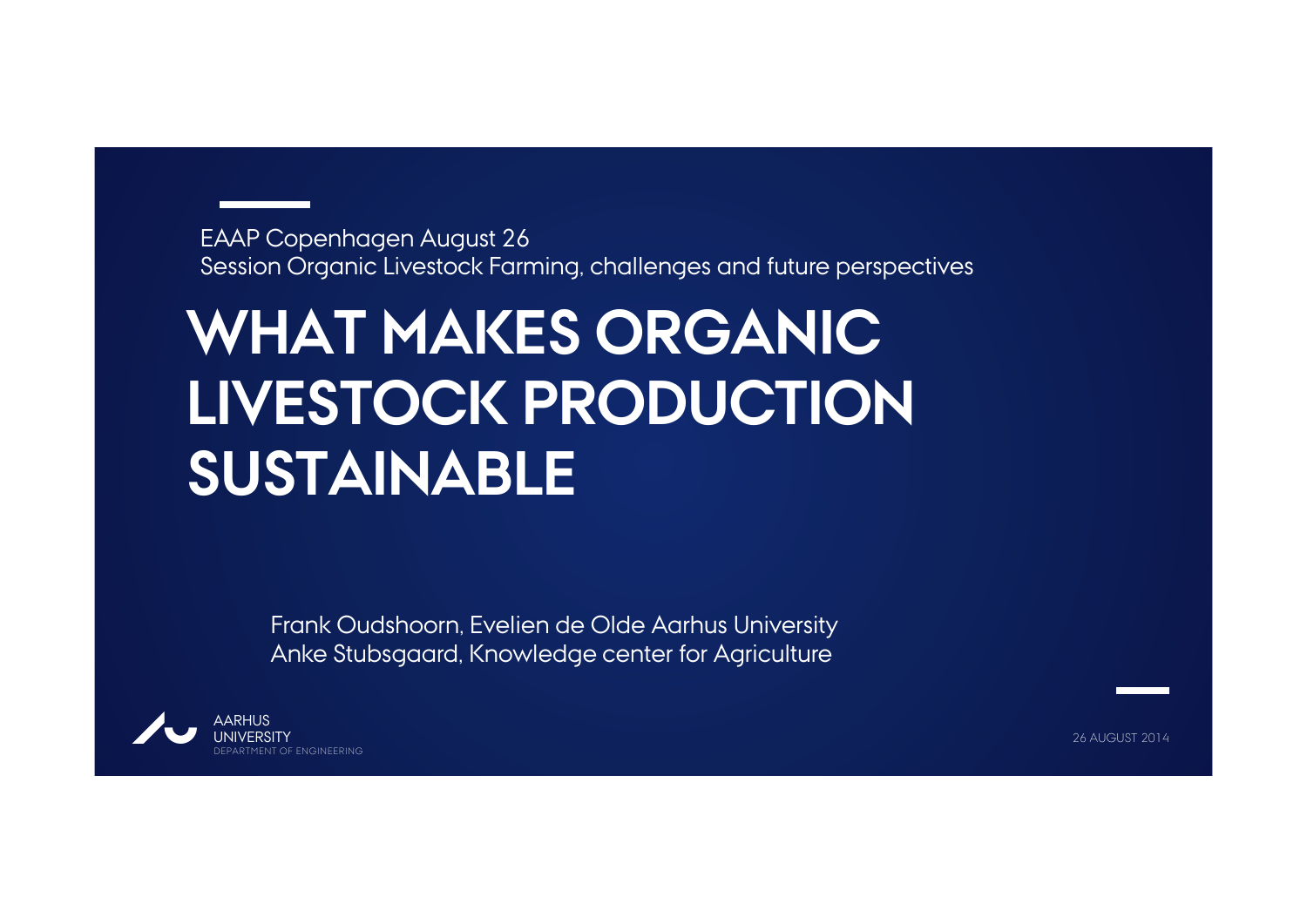### **AGENDA**

- **1. To know what makes organic livestock production sustainable we need a way to assess sustainability.**
- **2. General problems with assessment**
- **3. Development of a methodology including a tool.**

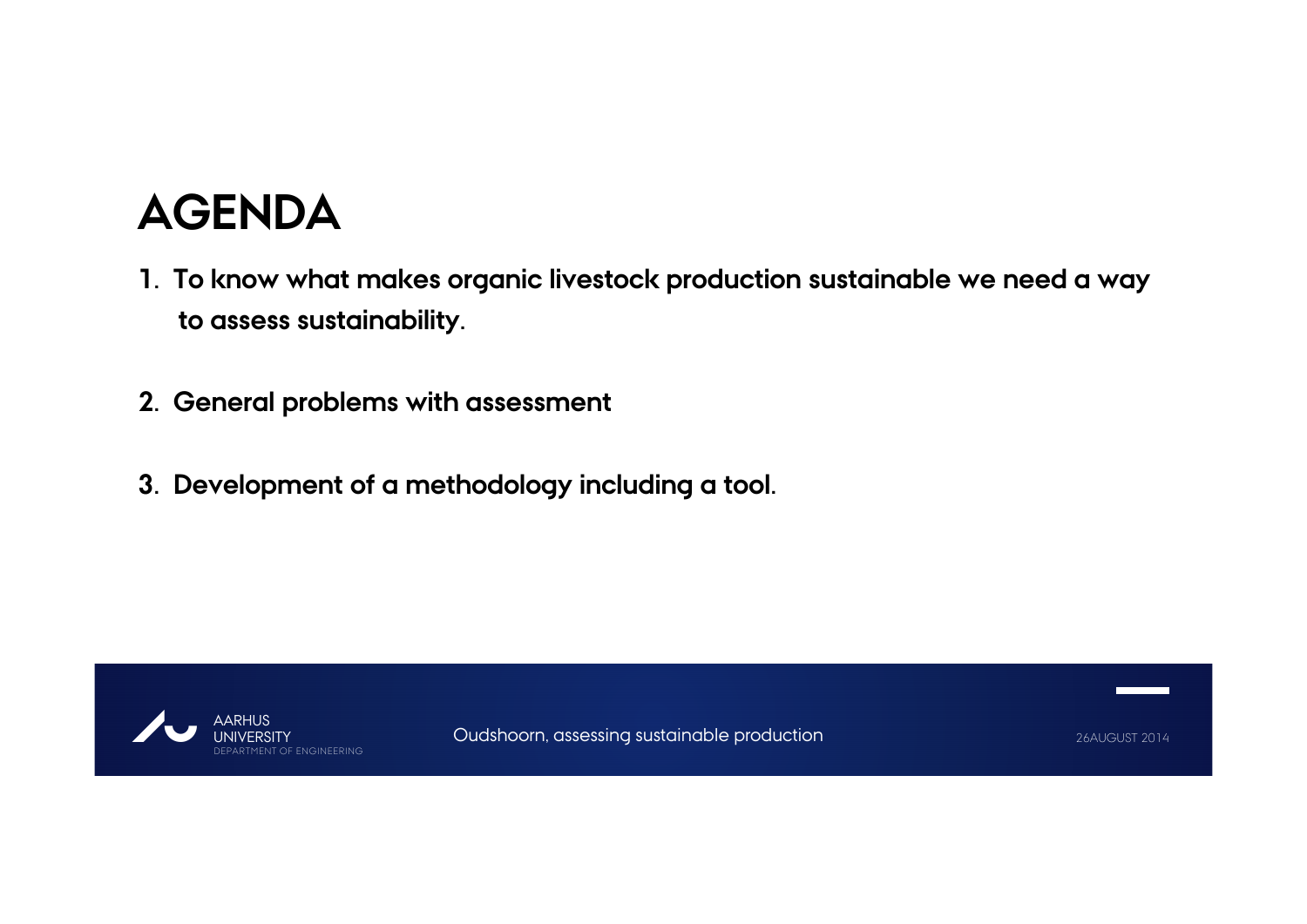### **TO BE ABLE TO ASSESS WHAT IS SUSTAINABLE , THE FOLLOWING QUESTIONS HAVE TO BE ADDRESSED**

- A. We need to know and agree on what we understand by sustainability
- B. We need to know and agree on the goal of the assessment, who is the user ?
- C. We need to know and agree on what to measure and how precise (this is dependent of the objective\_ B)
- D. We need to know and agree on how to validate or score (dependent on B and C)

We need to identify and be in constant dialogue with the stakeholders.

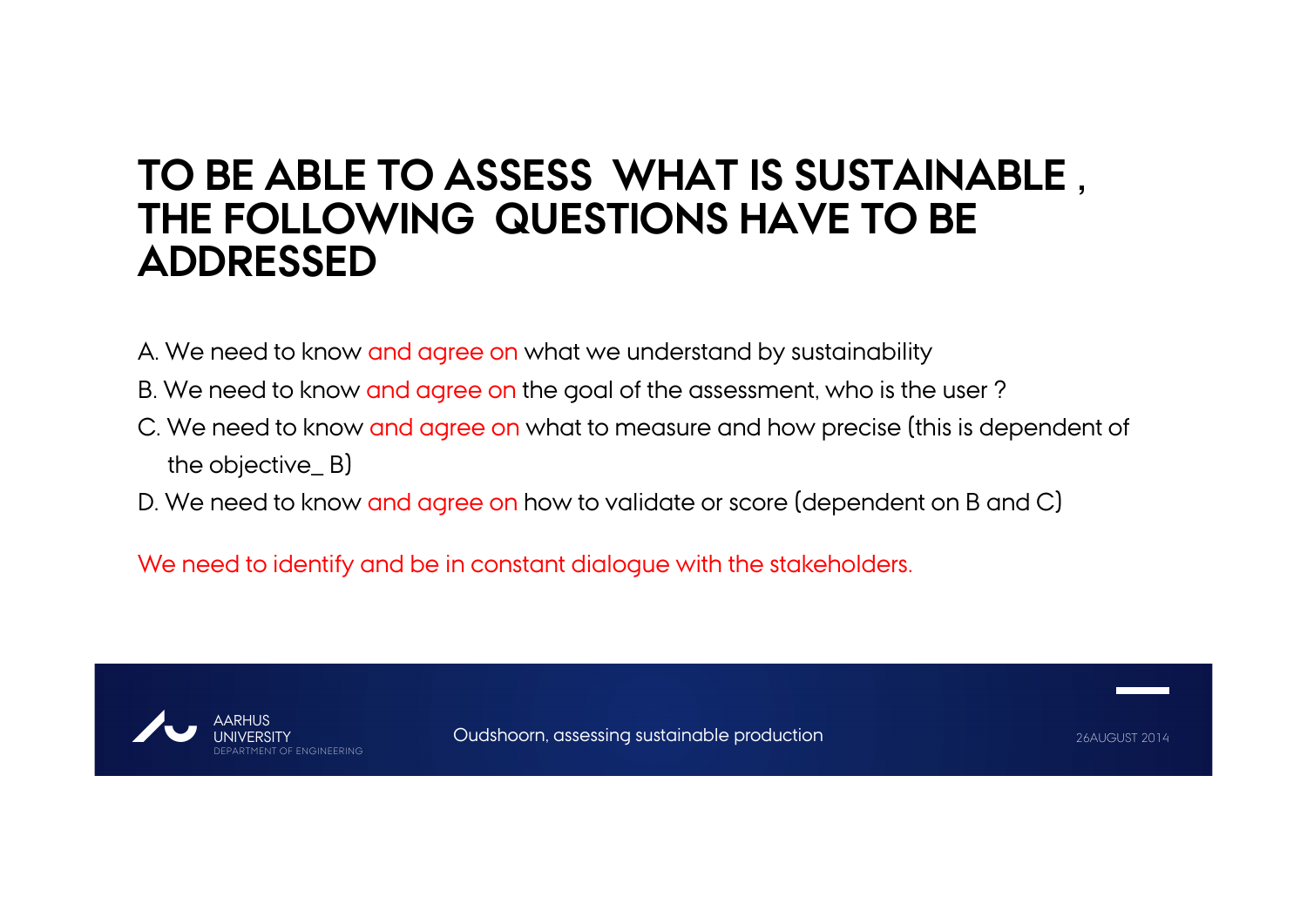## **WHAT IS SUSTAINABLE (LIVESTOCK ) PRODUCTION**

SAFA, sustainability assessment of food and agricultural systems. FAO took initiative to evaluate and suggest a framework and describe this as a protocol. Confusion on wordings (dimensions (issues), themes ( subthemes).

#### **Dimensions (issues):**

| Good) |
|-------|

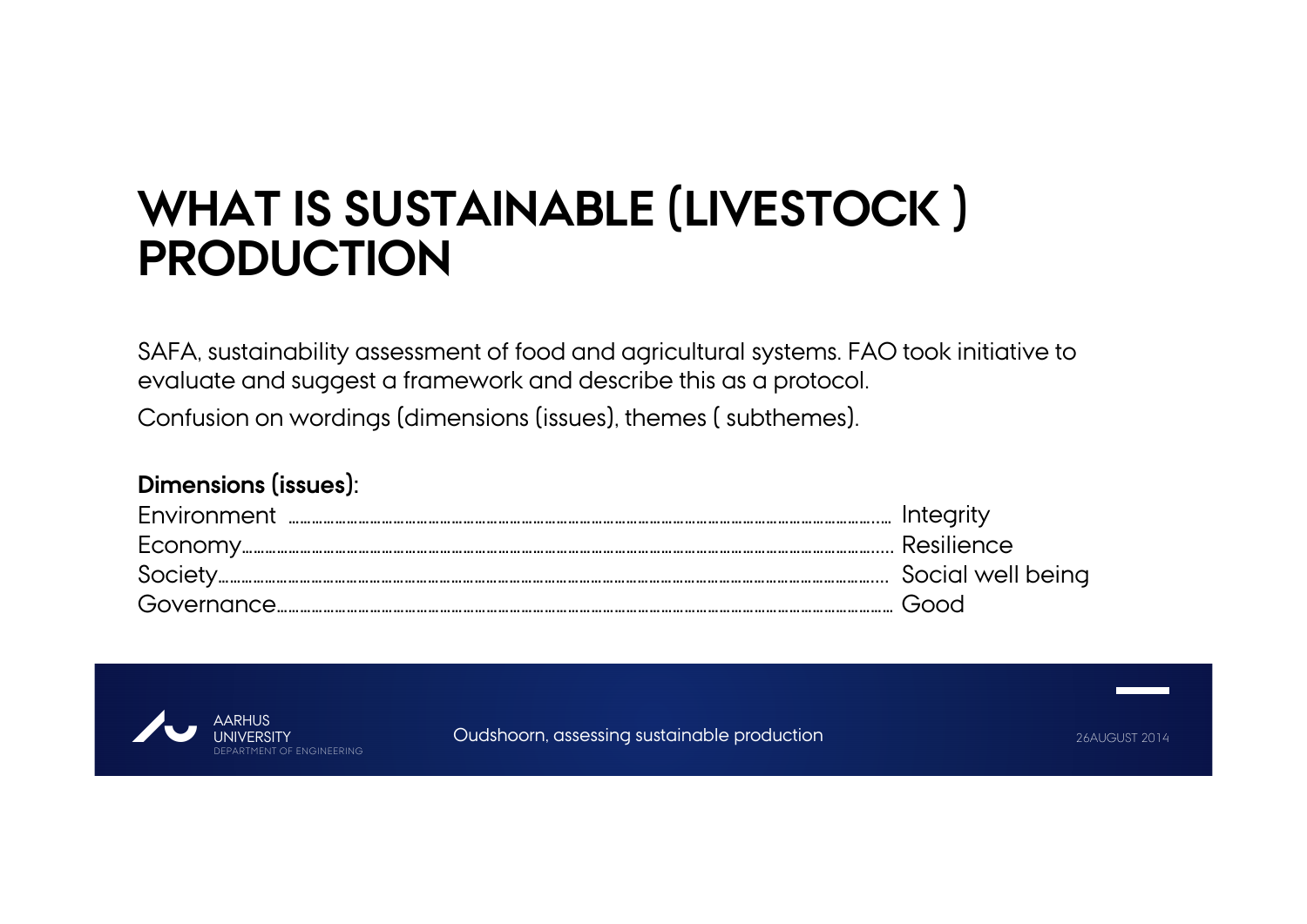## **HOWEVER… CONFUSION,**

Many use sustainable, only mean one dimension or two combined



Environmental sustainability; climate impact, pollution, nature, landscape, biodiversity

Economic sustainability; profit, robustness to calamity, low cost,

Social sustainability; equity, fairness, animal welfare, human health, ethics, risks

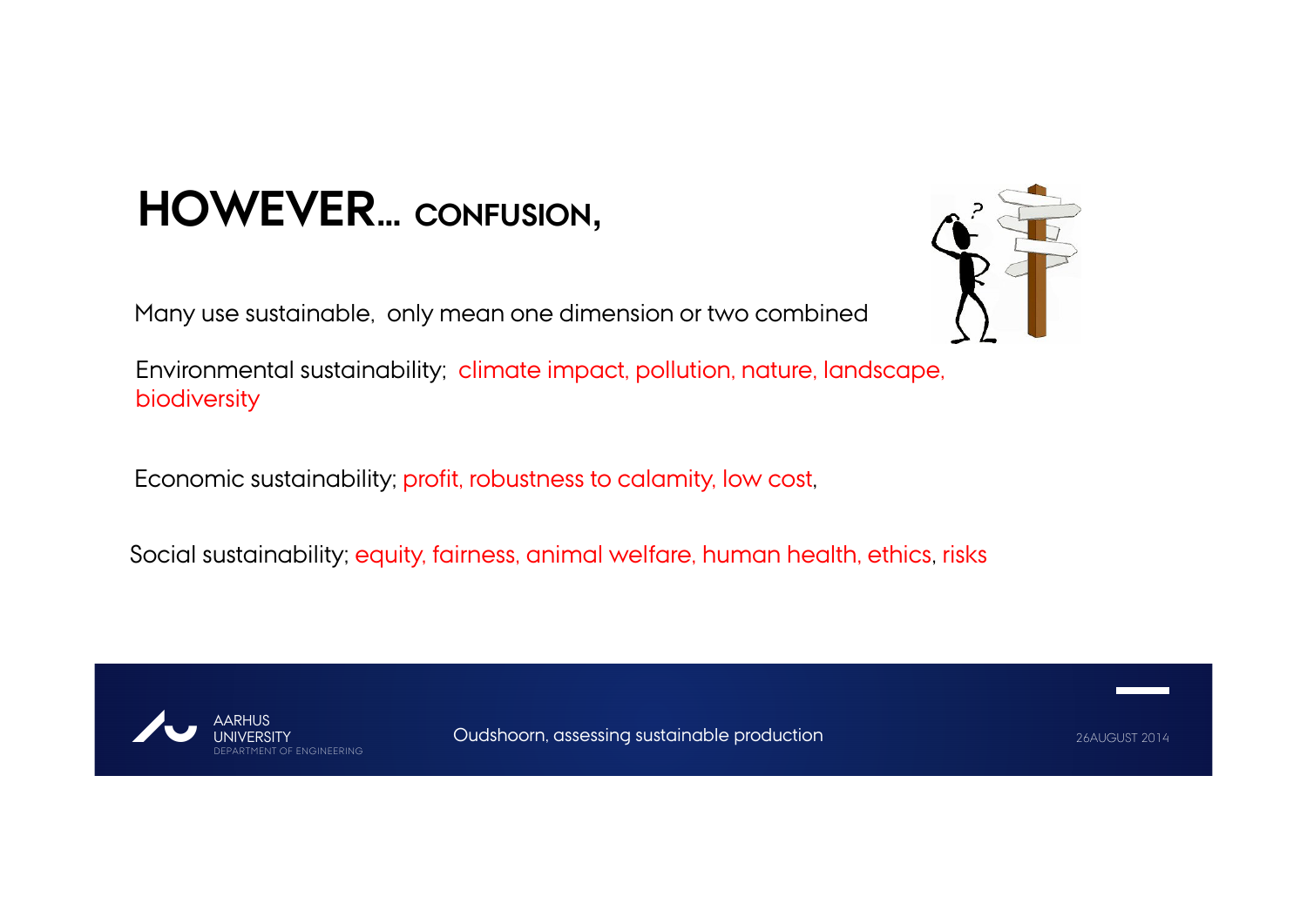# **WHO ARE THE USERS, WHAT IS THE GOAL, ?**

Policy makers

Consumers

**Scientists** 

Industry

Sector

Farmers

Environmental laws, regional planning,

Quality, branding

Research based estimations

Benchmarking, sales

Advisory, development, lobby

Production, comparison



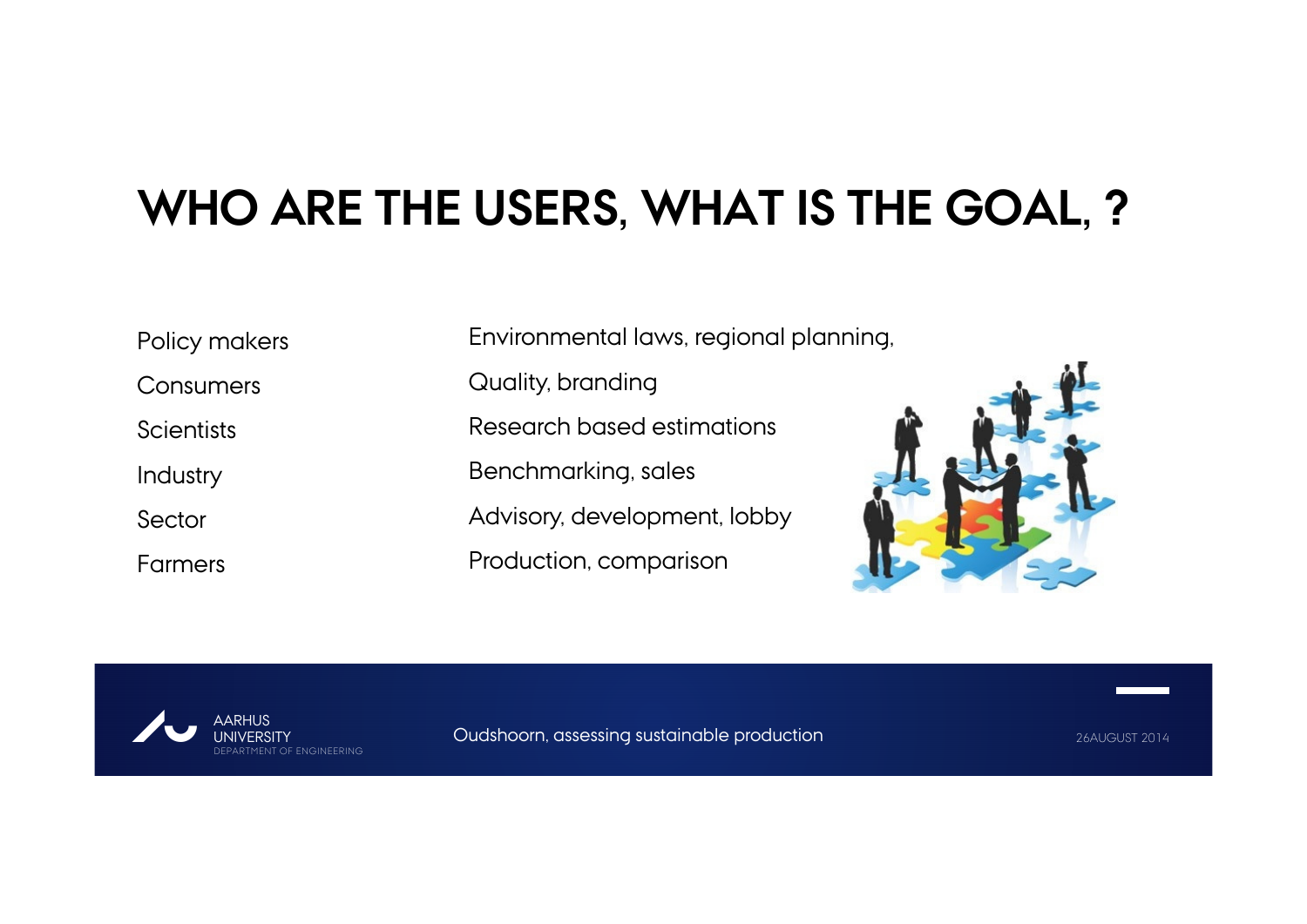# **WHAT DOES THIS MEAN FOR MEASUREMENTS**

Which indicators do we value highest (animal welfare, economy, social well being) Weighting of parameters included in calculations (soil organic matter in climate impact ) Precision of measuring parameters (exact on-farm measurements, estimation, modelling) Time span (real-time, average, one year, 3 years)

#### **Dialogue**

#### It is really confusing!!!





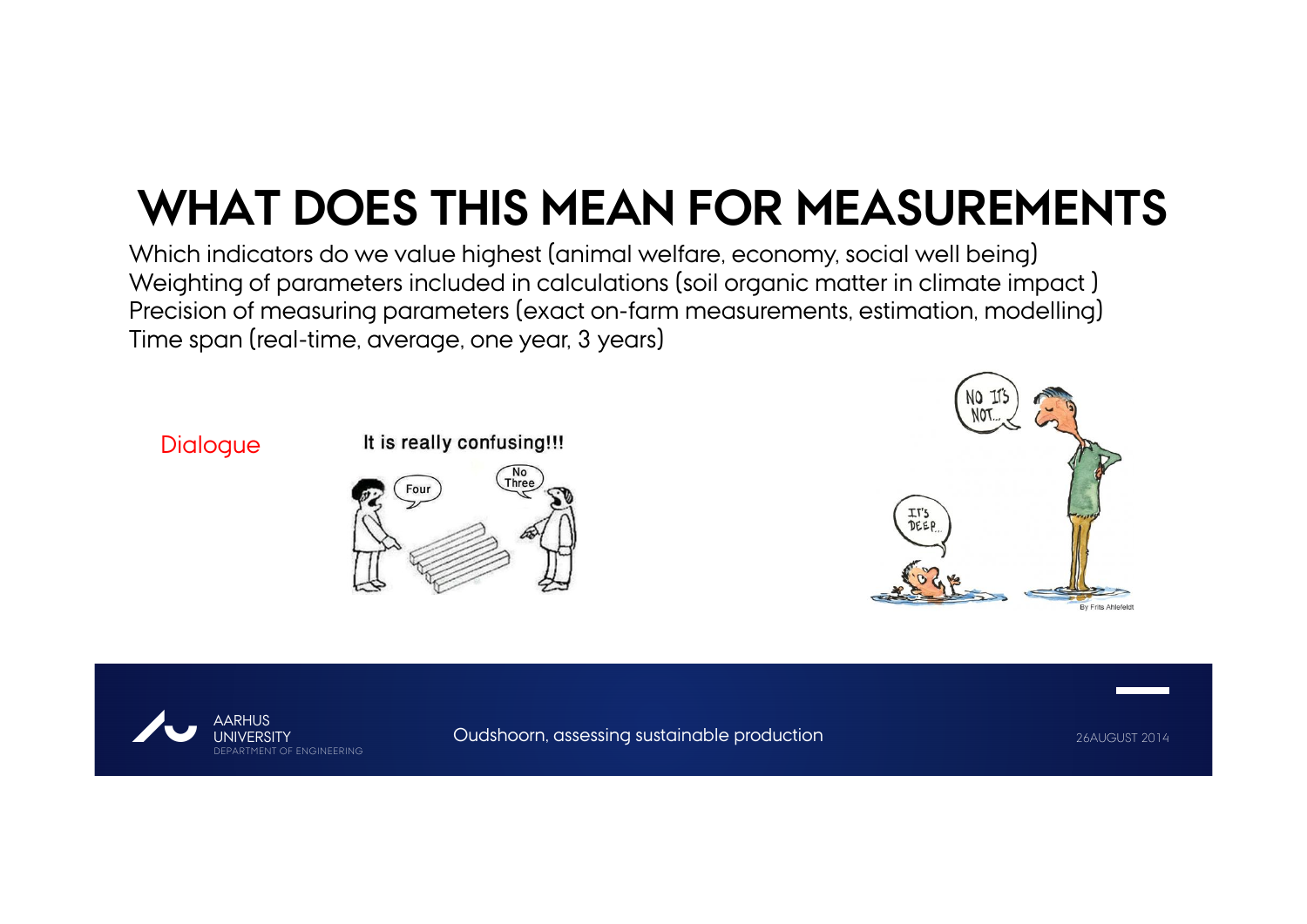# **STATE OF THE ART**

### **General demand for sustainable products by society,**

**Industry** is starting up. focusing on certain disciplines like climate, animal welfare, using commercial scientific service centers. Paying for life cycle assessments, quality programs etc. Slowly addressing the total spectrum of sustainability

**Government** is asking (university, applied research) for impartial detailed documentation, until now only disciplinary. E.g. climate impact or eutrophication. Trade-offs is left for politicians

**Farmers** would like to know how to implement these criteria. How do they score ?



.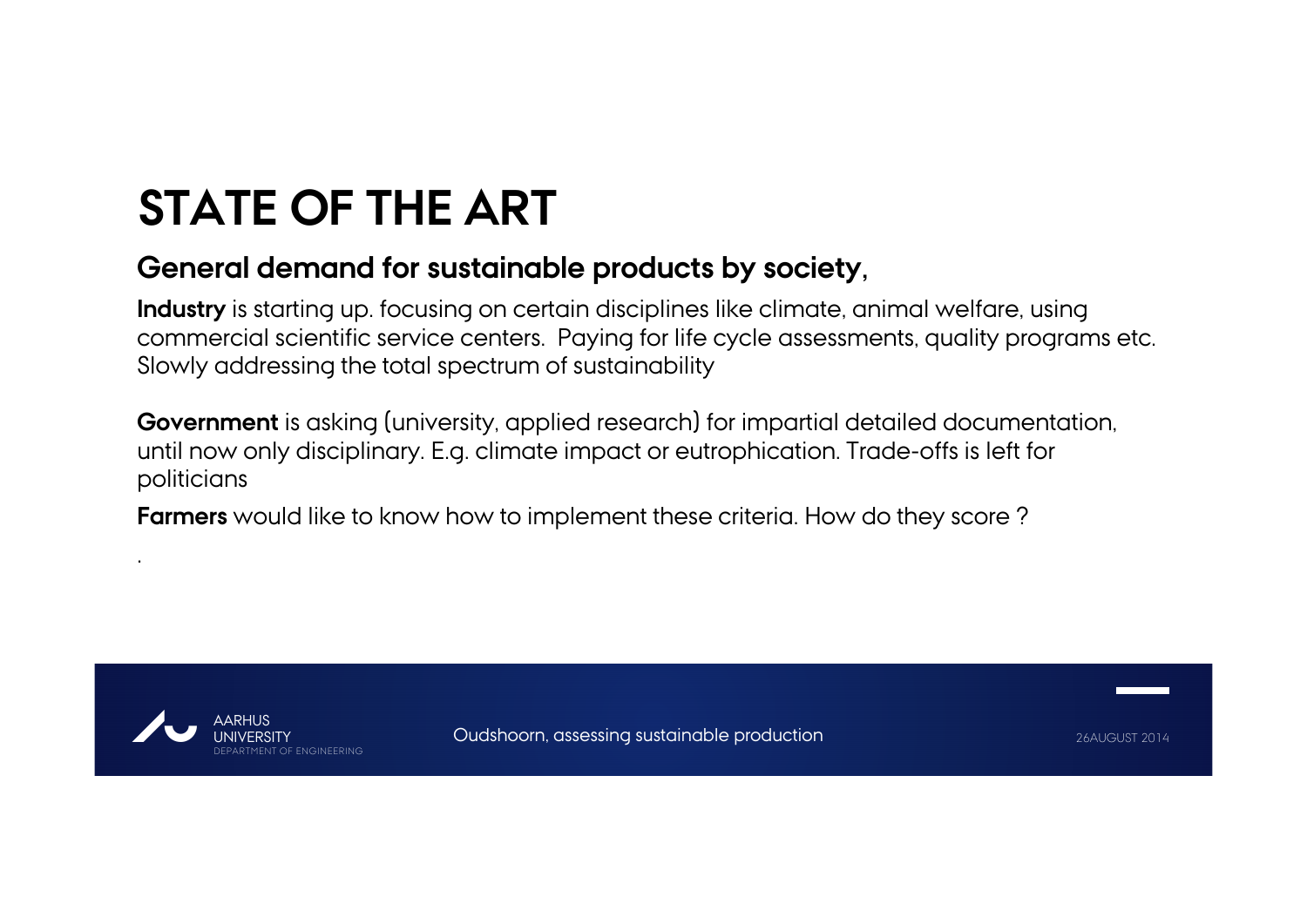### **IN RESPONSE, RESEARCH, ADVISORY AND INDUSTRY DECIDE TO DEVELOP A METHODOLOGY, STARTING WITH ORGANIC FARMING**

#### **Prerequisites**

Including all dimensions Overview and focus on detailsDocumentedUnderstandable, no black boxes International

Adaptable (not top down) Reliable**Online** 

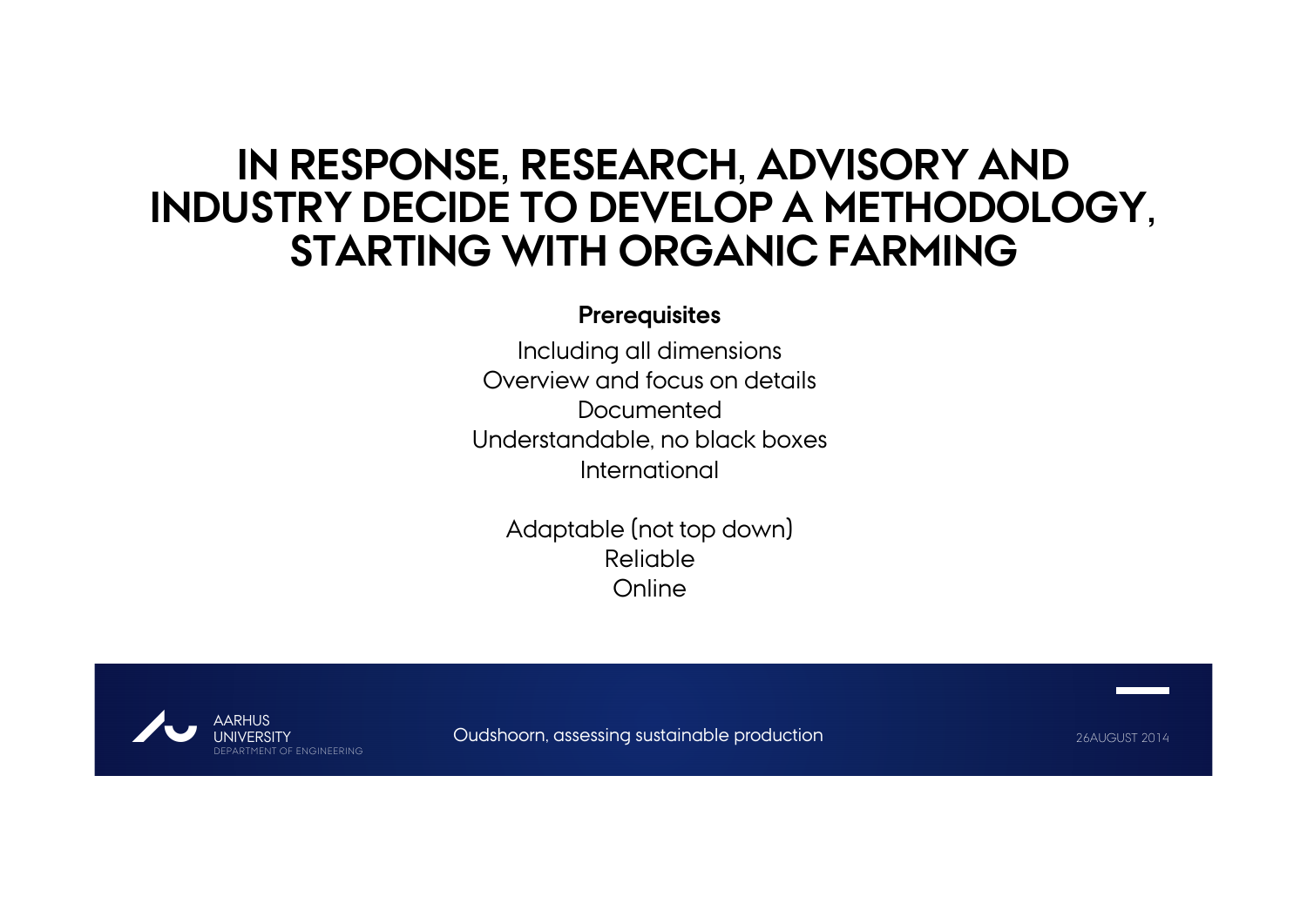### **RESPONSE INDUCING SUSTAINABILITY EVALUATION (RISE )**

Farm tool, based on farm interviews and farm data has been annotated by FAO as one of the best tools available. Tested and under continuous development 3 Dimensions, 10 indicators , parameters, calculations, Although governance is not explicitly mentioned , it is integrated Web based, interface, benchmarking is possible. International, scientific, cooperation with CH, D, DK Adaptable, uses regional data Light, basic, detailed

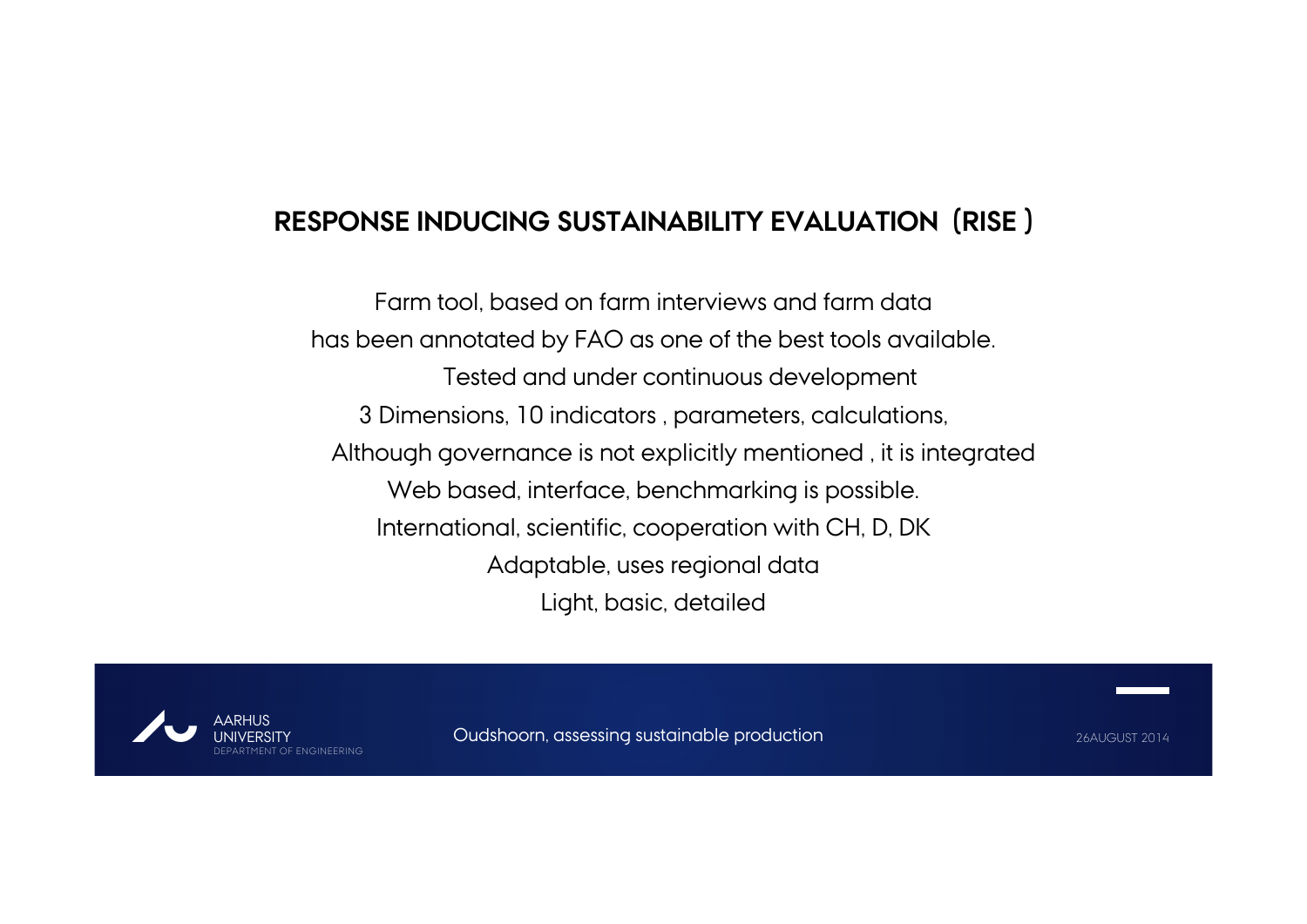## **STRUCTURE**



Each Indicator is quantified by measuring parameters.

FX Nutrient flows Nitrogen (N) balance Phosphorous (P) balance N and P self sufficiency Ammonia volatilizationDisposal of wastes

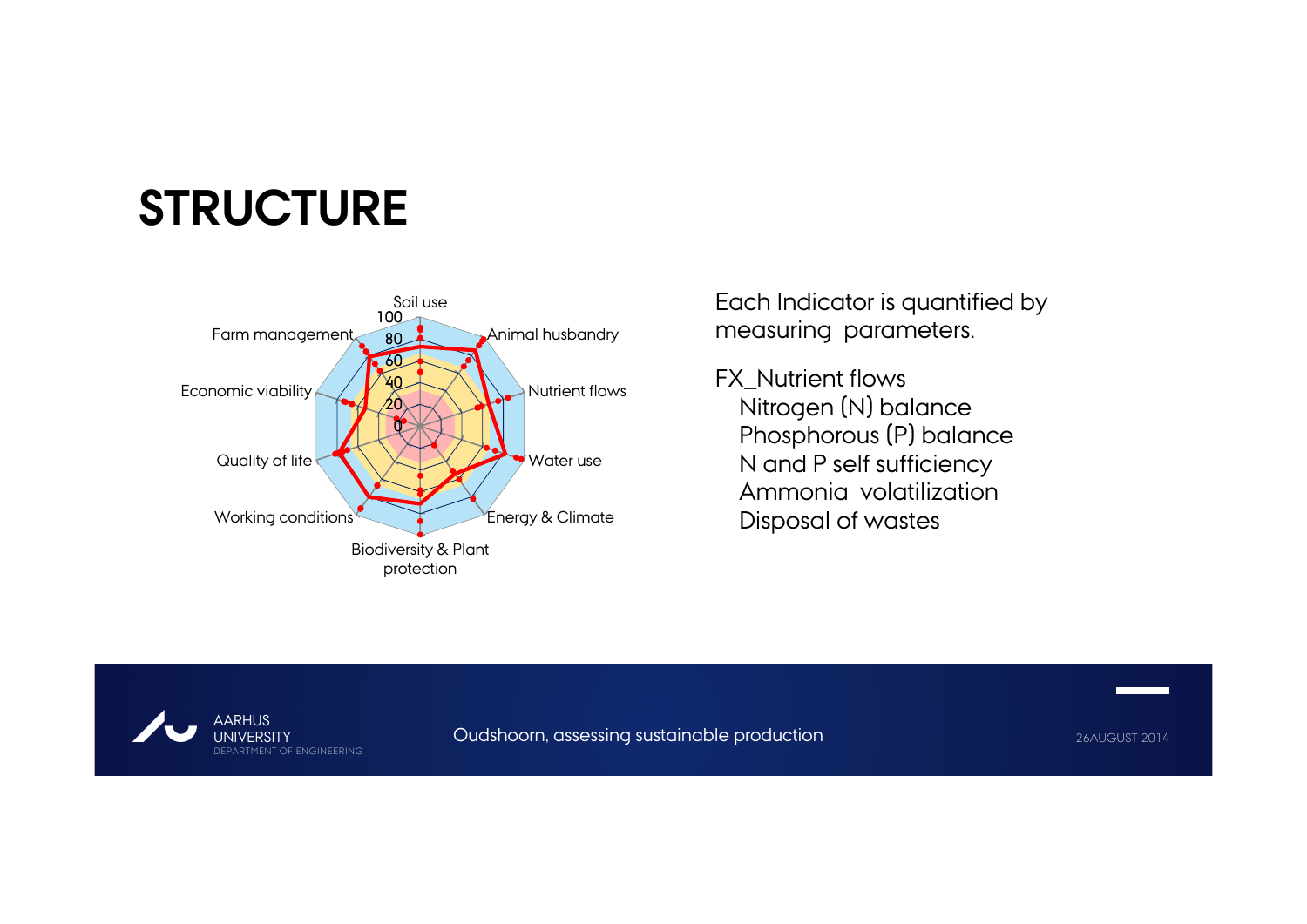### **NITROGEN BALANCE**

| <b>Details</b>                                                                           |               |       |       |          | 23       |         |
|------------------------------------------------------------------------------------------|---------------|-------|-------|----------|----------|---------|
| <b>Text</b>                                                                              | <b>Unit</b>   | Value | Value | Value    | Value    | Value   |
| Nitrogen balance                                                                         | Points        | 77    |       |          |          |         |
| Nitrogen balance                                                                         | $\frac{9}{6}$ |       | 126.3 |          |          |         |
| N-supply (fertilization)                                                                 | kg            |       |       | 30,217.0 |          |         |
| Detailed results of each animal category can be found under the node "Animal husbandry". |               |       |       |          |          |         |
| N-supply: Animal husbandry                                                               | kg            |       |       |          | 11,636.8 |         |
| N-supply: Animal husbandry (before storage and application losses)                       | kg            |       |       |          |          | 23,273. |
| Region typical N-loss in barns and storage                                               | $\frac{9}{6}$ |       |       |          |          | 20.0    |
| Region typical N-loss in the distribution of organic manure                              | $\frac{1}{2}$ |       |       |          |          | 30.0    |
| N-supply: Mineral fertilizers                                                            | kg            |       |       |          | 0.0      |         |
| N-supply: Imported organic fertilizers                                                   | kg            |       |       |          | 2,520.0  |         |
| N-supply: Fixation of legumes                                                            | kg            |       |       |          | 12,964.6 |         |
| N-supply from the air                                                                    | kg            |       |       |          | 3,095.8  |         |
| N-demand crop production and export of organic fertilizers                               | kg            |       |       | 23,916.0 |          |         |
| N-demand: Crop production                                                                | kg            |       |       |          | 23,916.4 |         |
| N-demand: Export of organic fertilizers                                                  | kg            |       |       |          | 0.0      |         |
| Detailed results of each crop can be found under the node "Crop production".             |               |       |       |          |          |         |



Oudshoorn, assessing sustainable production **26AUGUST 2014** 26AUGUST 2014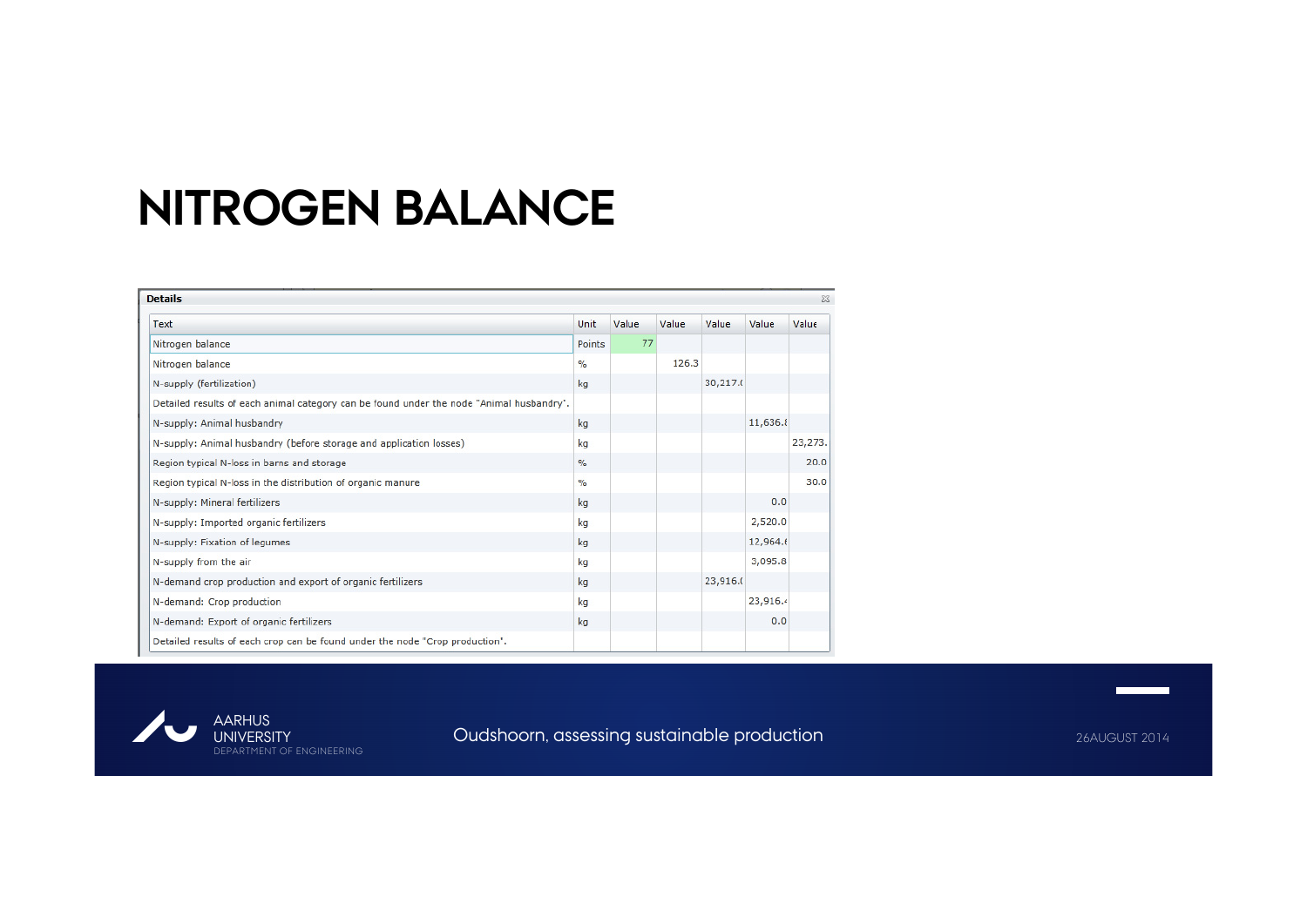# **RESULTS**

Results are not yet presentable because there are some disturbing mistakes.

4 organic sectors are being analysed; dairy, pig, poultry, arable. 50 reports. Group of educated advisors is doing the data gathering on-farm, in active dialogue.

**Industry** (dairy, pork, egg, vegetables) would like to use results for customer (retail/consumer) information and for product quality check

**Research** would like to find correct ways of weighting, calculating and data gathering.

#### **Projects presently involved:**

KØB, Kompetence Udvikling Økologis Bæredygtighed

Autograssmilk (EU, FP 7), Økologi i Spor (GUDP)

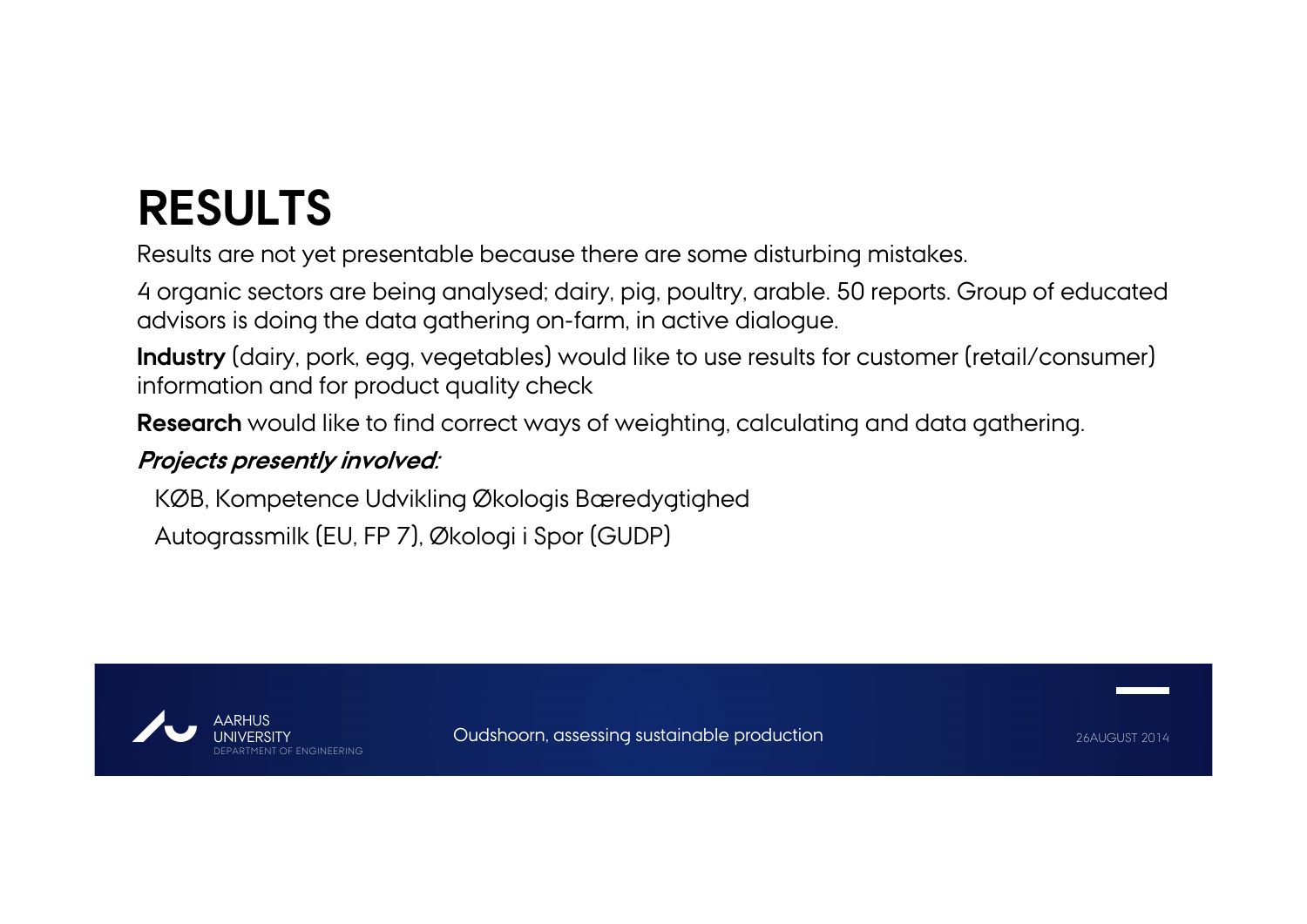#### **ORGANIC DAIRY FARM, EXAMPLE**





Oudshoorn, assessing sustainable production **26AUGUST 2014** 26AUGUST 2014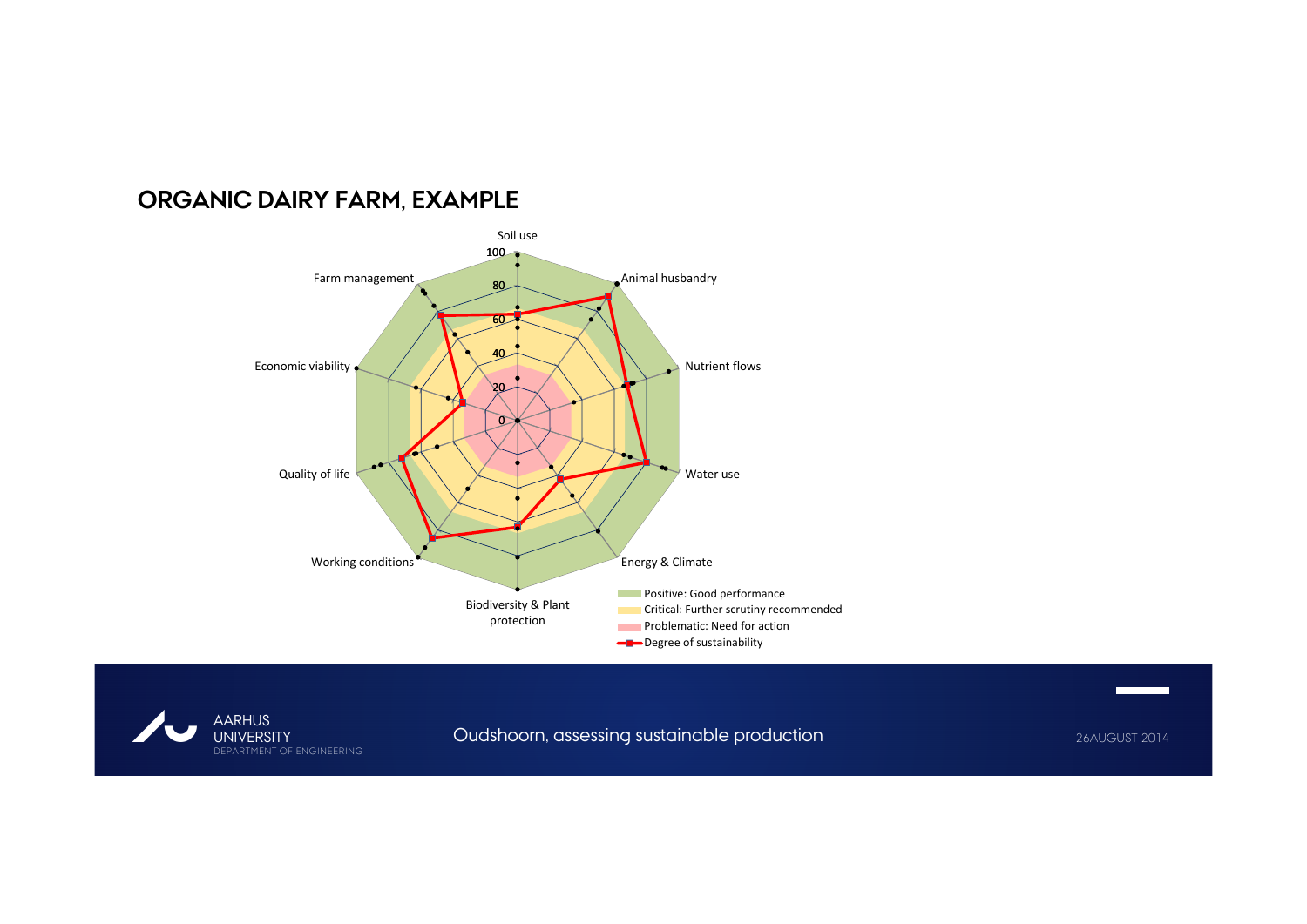### **BENCHMARKING**





Oudshoorn, assessing sustainable production **26AUGUST 2014** 26AUGUST 2014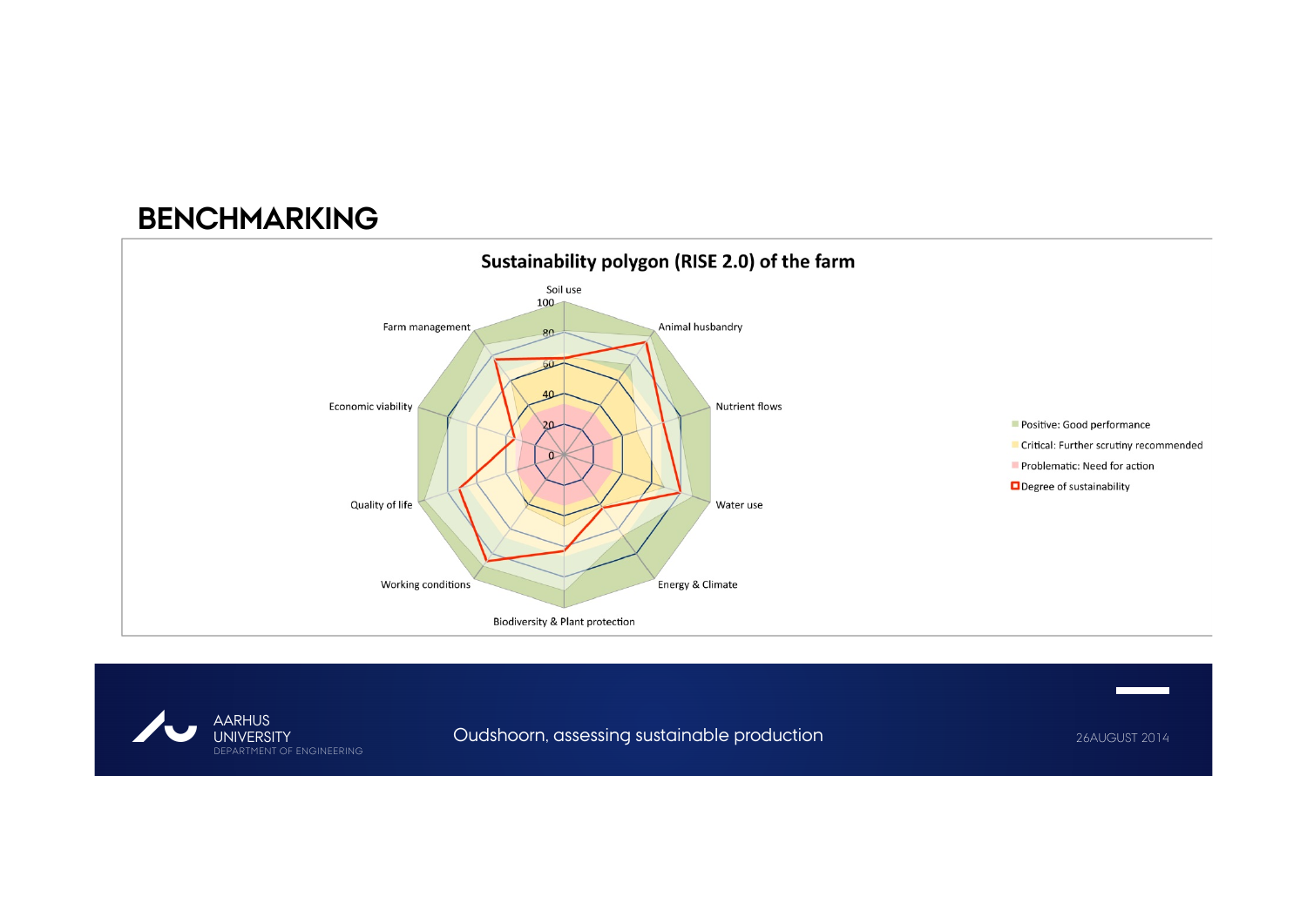#### **SOME CHALLENGES , PARTLY BECAUSE OF INTERNATIONAL REFERENCE VALUES**

Animal health, mutilations with seduction count high

Economy, debts, % of household expenses earned by the farm

Energy, biofuel not available in DK

How to value biodiversity (even though it is nationally adjusted)

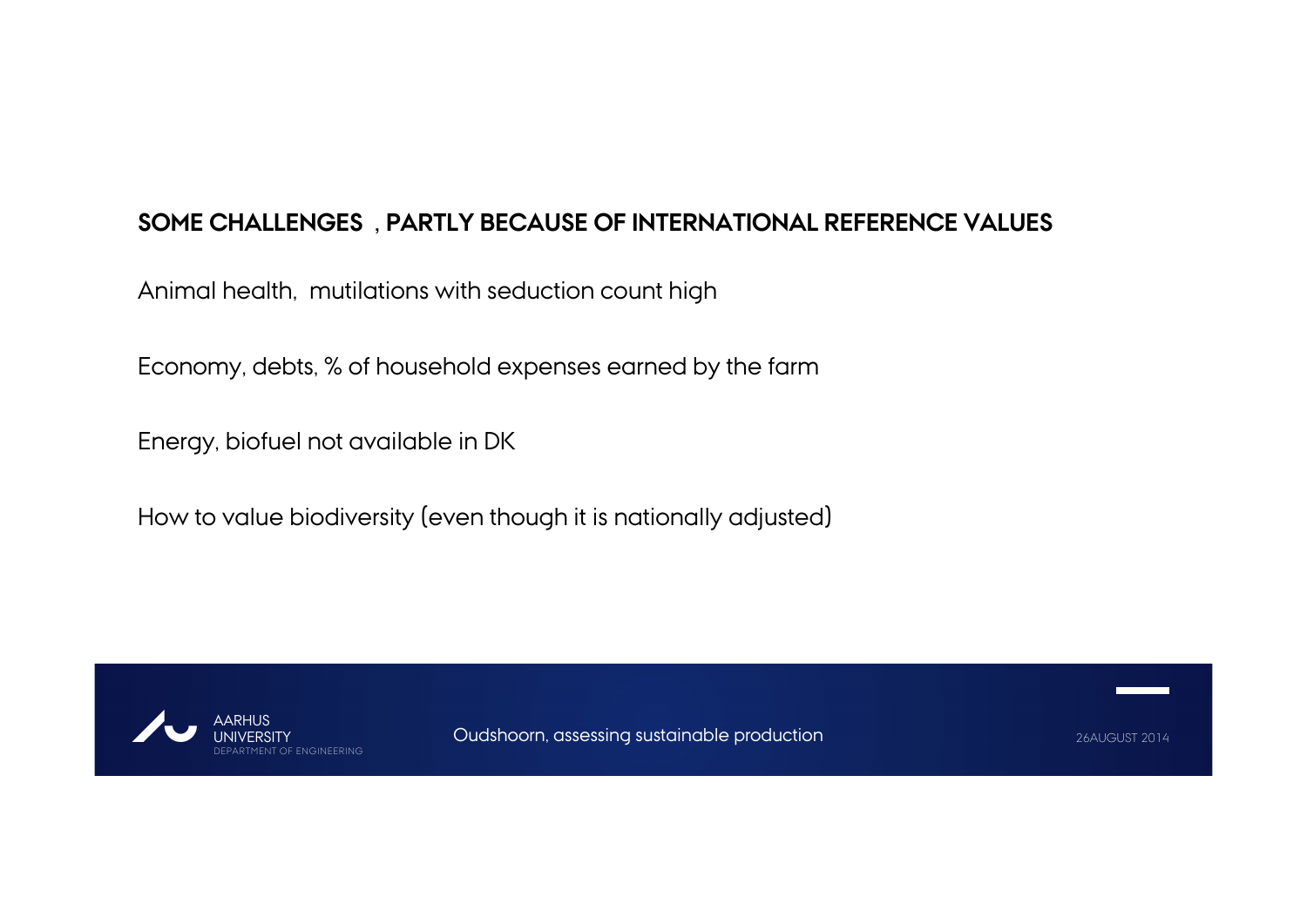### **WHAT MAKES ORGANIC LIVESTOCK SUSTAINABLE ?**

### **Active use of RISE, would provide**

Documentation of sustainability indicators of all dimensions Evaluation of strengths and weaknesses

Guidelines for production development and follow up.

Integrated communication of results to farmer and industry (retailer/consumer)